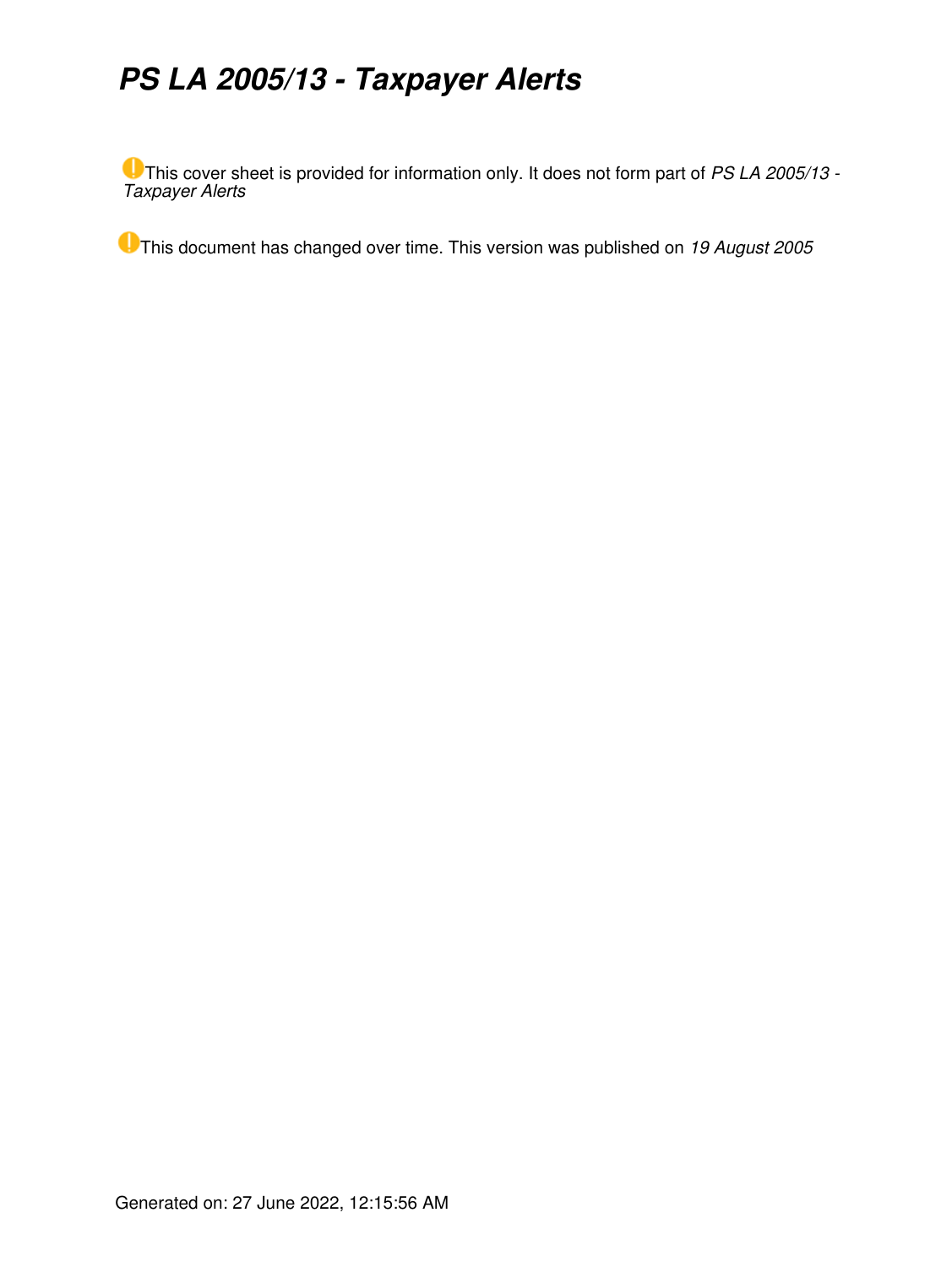

# **Practice Statement Law Administration**

**PS LA 2005/13** 

#### This practice statement is withdrawn with effect from 23 October 2008 and has been replaced by PS LA 2008/15.

### **FOI status: may be released**

This practice statement is issued under the authority of the Commissioner of Taxation and must be read in conjunction with Law Administration Practice Statement PS LA 1998/1. It must be followed by Tax Office staff unless doing so creates unintended consequences or is considered incorrect. Where this occurs Tax Office staff must follow their business line's escalation process.

#### **SUBJECT: Taxpayer alerts**

**PURPOSE: To provide instructions on:** 

- **when and how to prepare a taxpayer alert and submission supporting its publication;**
- **the approval and publication of taxpayer alerts, and**
- **the alteration and withdrawal of taxpayer alerts**

| <b>Table of contents</b>                                                | Paragraph |
|-------------------------------------------------------------------------|-----------|
| <b>STATEMENT</b>                                                        | 1         |
| Taxpayer alerts                                                         | 2         |
| Media releases, question time briefs and notification of call centres   |           |
| and other Tax Office stakeholders                                       | 17        |
| Submission supporting the publication of a taxpayer alert               | 19        |
| Peer review of draft taxpayer alert and submission supporting its       |           |
| publication                                                             | 21        |
| Performance standards                                                   | 22        |
| Alteration or withdrawal of a taxpayer alert                            | 23        |
| <b>EXPLANATION</b>                                                      | 25        |
| Taxpayer alerts                                                         | 25        |
| Procedural matters relating to the approval and publication of taxpayer |           |
| alerts and the publication of the applicable ATO view                   | 28        |
| Media release                                                           | 33        |
| Question time brief                                                     | 37        |
| Notification to call centres and other Tax Office stakeholders          | 39        |
| Submission supporting the publication of a taxpayer alert               | 41        |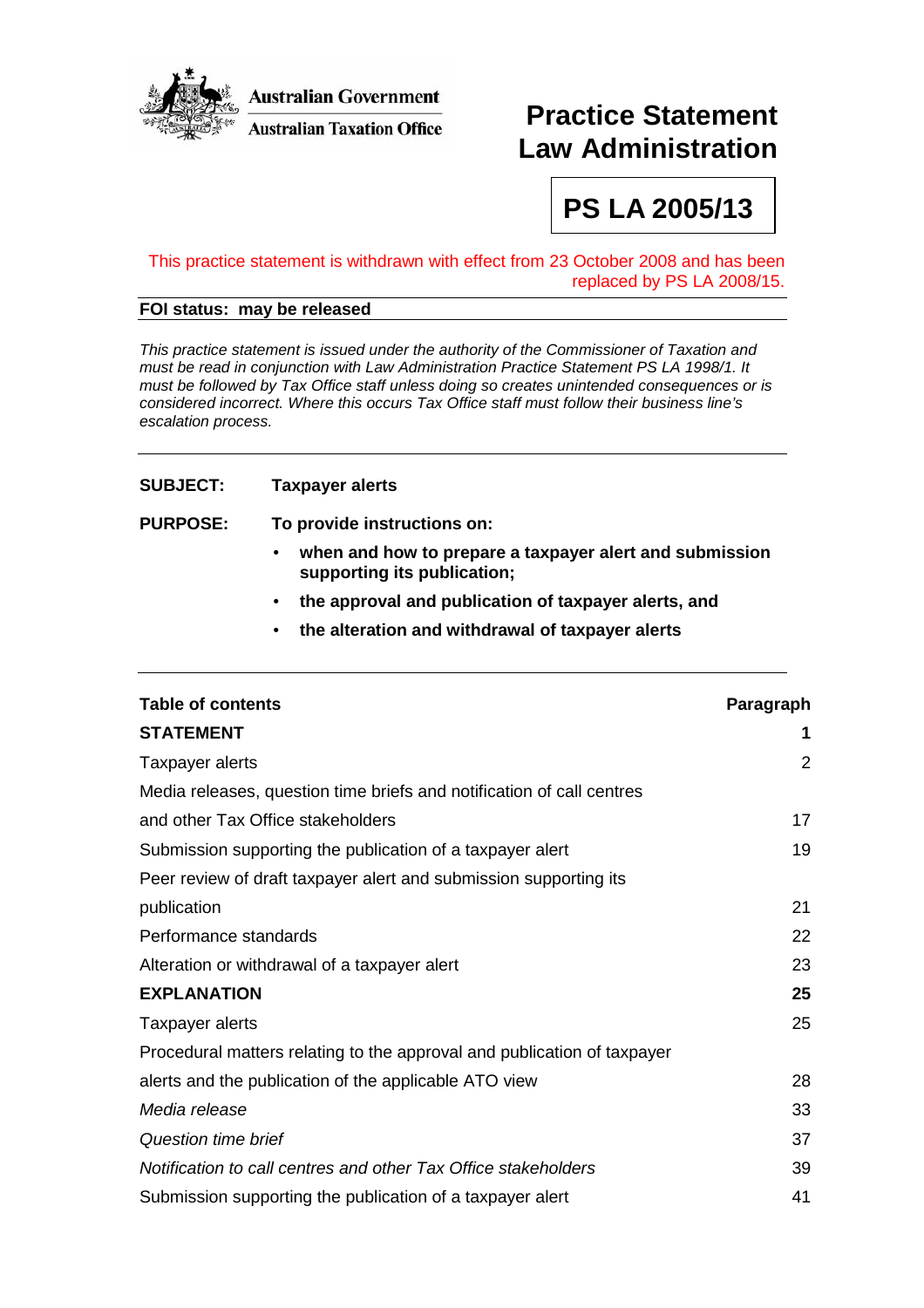| Potential legal risks                               | 41 |
|-----------------------------------------------------|----|
| Taxpayer identity                                   | 46 |
| Previous or current consideration by the Tax Office | 53 |
| Potential commercial impact                         | 54 |
| Alteration or withdrawal of a taxpayer alert        | 55 |

# **STATEMENT**

1. This law administration practice statement replaces Law Administration Practice Statement PS LA 2001/15.

# **Taxpayer alerts**

- 2. Taxpayer alerts are intended to be an early warning to taxpayers and their advisers of significant existing, new or emerging aggressive tax planning schemes that the Tax Office has under risk assessment.
- 3. Aggressive tax planning is tax planning that goes beyond the policy intent of the law and involves purposeful and deliberate approaches to avoid any type of tax, superannuation obligation or excise duty. It undermines the integrity of the revenue system and community confidence in the fairness and equity of that system. Aggressive tax planning activity may be found in all market segments, however the types of activity differ across the segments.
- 4. A taxpayer alert contains a title and brief general description of the scheme in question and also highlights the features which the Tax Office considers give rise to taxation issues. The Tax Office will not publish separate taxpayer alerts to describe each variation or mutation of the scheme in question.
- 5. Taxpayer alerts reflect the Tax Office's preliminary examination of the available information in respect of the scheme in question.
- 6. In publishing a taxpayer alert the Tax Office is seeking to assist taxpayers who have entered into a scheme, or who may be contemplating entering into a scheme, to make informed decisions about their tax affairs. Those taxpayers can seek a formal determination of the ATO view in respect of their particular circumstances through a private ruling (the Taxation Administration Act 1953 sets out circumstances where the Commissioner may decline to issue such a ruling). They may also seek independent advice from tax professionals not associated with the scheme, or speak with the contact officer named in the taxpayer alert.
- 7. Where a business line (the sponsoring business line) identifies an existing, new or emerging aggressive tax planning scheme, whether widely marketed or tailored to the circumstances of a particular taxpayer or group of taxpayers, **it is mandatory** for that business line to consider whether a taxpayer alert should be published.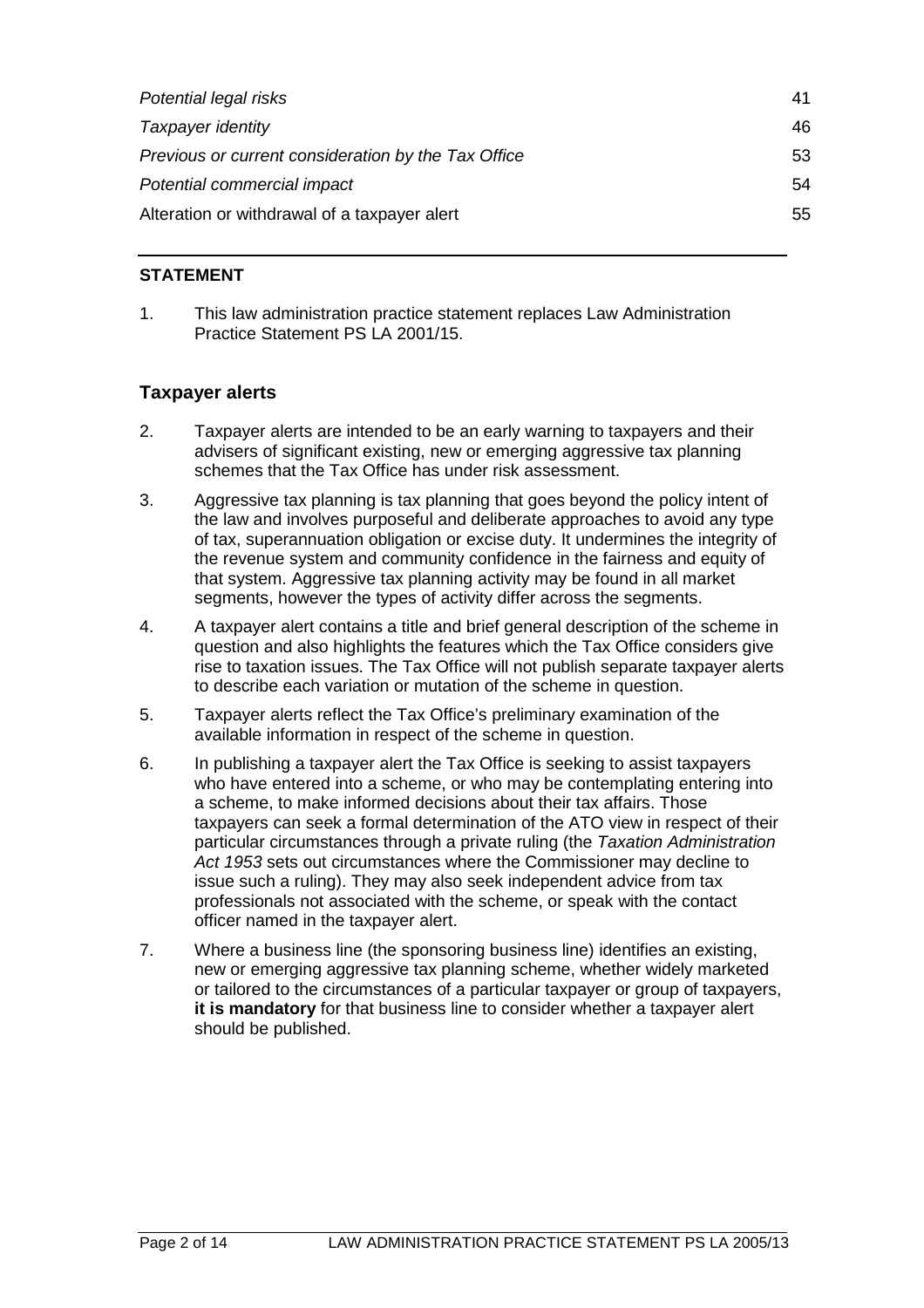- 8. Tax planning schemes that include one or more of the following features may warrant the publication of a taxpayer alert:
	- contrivance and artificiality in the method of execution
	- little or no real underlying business activity or purpose
	- the claimed tax benefit may be significant in realising an economic return
	- complete or substantial removal of any risk to a taxpayer
	- the contrived transfer of a tax benefit
	- limited or non-recourse financing associated with a round-robin flow of funds
	- little cash outlay associated with borrowing of funds under a capitalising debt facility
	- a mechanism for winding up or exiting a scheme before net income is generated for an investor
	- assumptions, including 'blue sky' projections, that can lead to seemingly excessive valuations of assets resulting in inflated deduction claims
	- use of tax-exempt entities, especially charities, to wash income
	- transactions involving tax havens, and
	- transactions which do not appear to be legitimate business dealings.
- 9. Where the sponsoring business line decides to propose a taxpayer alert be published, it must nominate appropriate officers (the business line nominated officers) to draft, peer review and to act as the public contact officer in respect of that taxpayer alert.
- 10. The business line nominated officers engaged in drafting a taxpayer alert must contact Strategic Intelligence Analysis (SIA) to provide details of the scheme and to obtain advice and assistance from SIA in preparing a taxpayer alert and a submission supporting its publication (email the Taxpayer alerts outlook address).
- 11. Taxpayer alerts are prepared on a standard template format available through the SIA Home Page on the intranet (a link to this page is available at the end of this document). SIA has the role of advising and assisting the business lines with the preparation of taxpayer alerts and the supporting submissions. SIA is responsible for ensuring consistency in content and style of taxpayer alerts.
- 12. SIA also ensures that draft taxpayer alerts and the supporting submissions are referred to the Aggressive Tax Planning Risk Review Panel for review. The Aggressive Tax Planning Risk Review Panel may determine that further work is required or it may recommend to the First Assistant Commissioner, Aggressive Tax Planning that the draft be published as a taxpayer alert.
- 13. Draft taxpayer alerts from the Goods and Services Tax (GST) business line will be reviewed and cleared by the GST business line risk review process and will not be reviewed by the Aggressive Tax Planning Risk Review Panel. Draft taxpayer alerts which have been cleared by the GST business line risk review process will be forwarded by that business line directly to the First Assistant Commissioner, Aggressive Tax Planning for consideration for publication.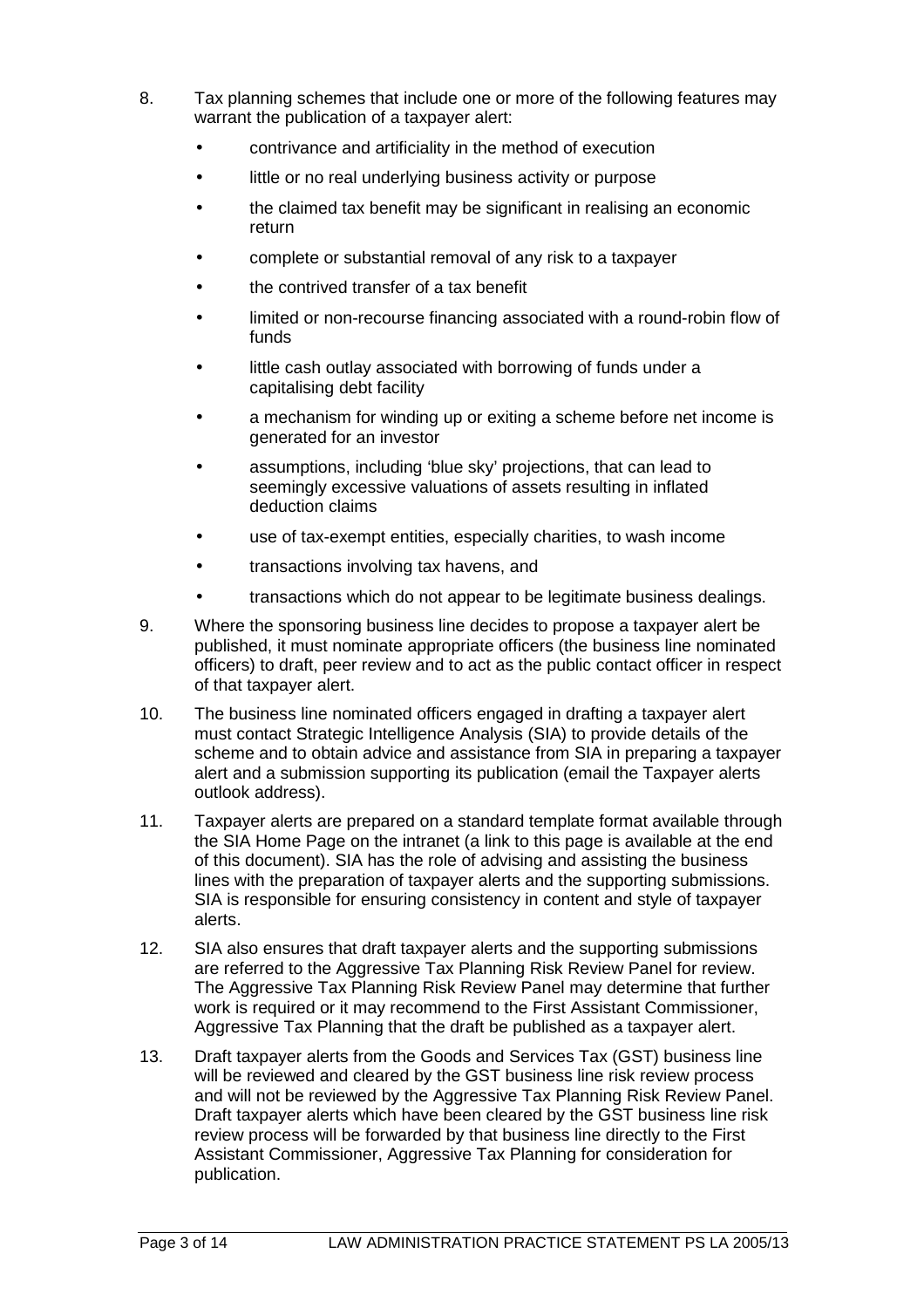- 14. Preparation of a taxpayer alert is a priority where the scheme raises issues for which there is no ATO view published on the Tax Office's external website.
- 15. Technical taxation issues identified by taxpayer alerts are subject to the Priority Technical Issue process. They should be escalated as early as possible in accordance with Law Administration Practice Statement PS LA 2003/10 The Management of 'Priority Technical Issues'. The ATO view may subsequently be published in various ways including a ruling, determination or an ATO Interpretative Decision (see the third dot point in paragraph 53 for more detail on how the ATO view may be published).
- 16. Officers whose work involves schemes which have the same or similar features as those described in a published taxpayer alert must provide details of those schemes to the contact officer named in that taxpayer alert.

#### **Media releases, question time briefs and notification of call centres and other Tax Office stakeholders**

- 17. The sponsoring business line is responsible for preparing a draft Tax Office media release and a question time brief (QTB) in respect of the publication of the taxpayer alert. In addition, the sponsoring business line is responsible for providing advance notice to any Tax Office call centres that are likely to receive calls following the publication of the taxpayer alert and for drafting appropriate call centre scripts in respect of that taxpayer alert. More detailed instructions on these requirements are contained in the 'Explanation' section of this practice statement.
- 18. The sponsoring business line is also responsible for identifying other Tax Office stakeholders likely to be affected by the publication of the taxpayer alert and for ensuring that they are notified of the proposed publication.

#### **Submission supporting the publication of a taxpayer alert**

- 19. In making the decision to publish a taxpayer alert the Tax Office must strike a balance between the desirability of providing an early warning to taxpayers and taking account of the legal, administrative and commercial risks which may arise following the publishing of a taxpayer alert.
- 20. Each draft taxpayer alert must be supported by a business line submission to the First Assistant Commissioner, Aggressive Tax Planning. The submission should address all of the following headings as appropriate (within the time frame specified in paragraph 22):
	- a description of the scheme (including a diagram if appropriate), how and when it was identified and relevant background information about promoters, advisers and the nature and extent of marketing
	- the reasons why a taxpayer alert is appropriate including:
		- o revenue at risk
		- o numbers of taxpayers involved in the scheme in current and past years
		- o previous Tax Office advice on the issue(s)
		- o the current marketing profile of the scheme in question, and
		- o any views expressed by specialist Tax Office panels and committees (for example, General Anti-Avoidance Rules Panel, Public Rulings Panels, Aggressive Tax Planning Steering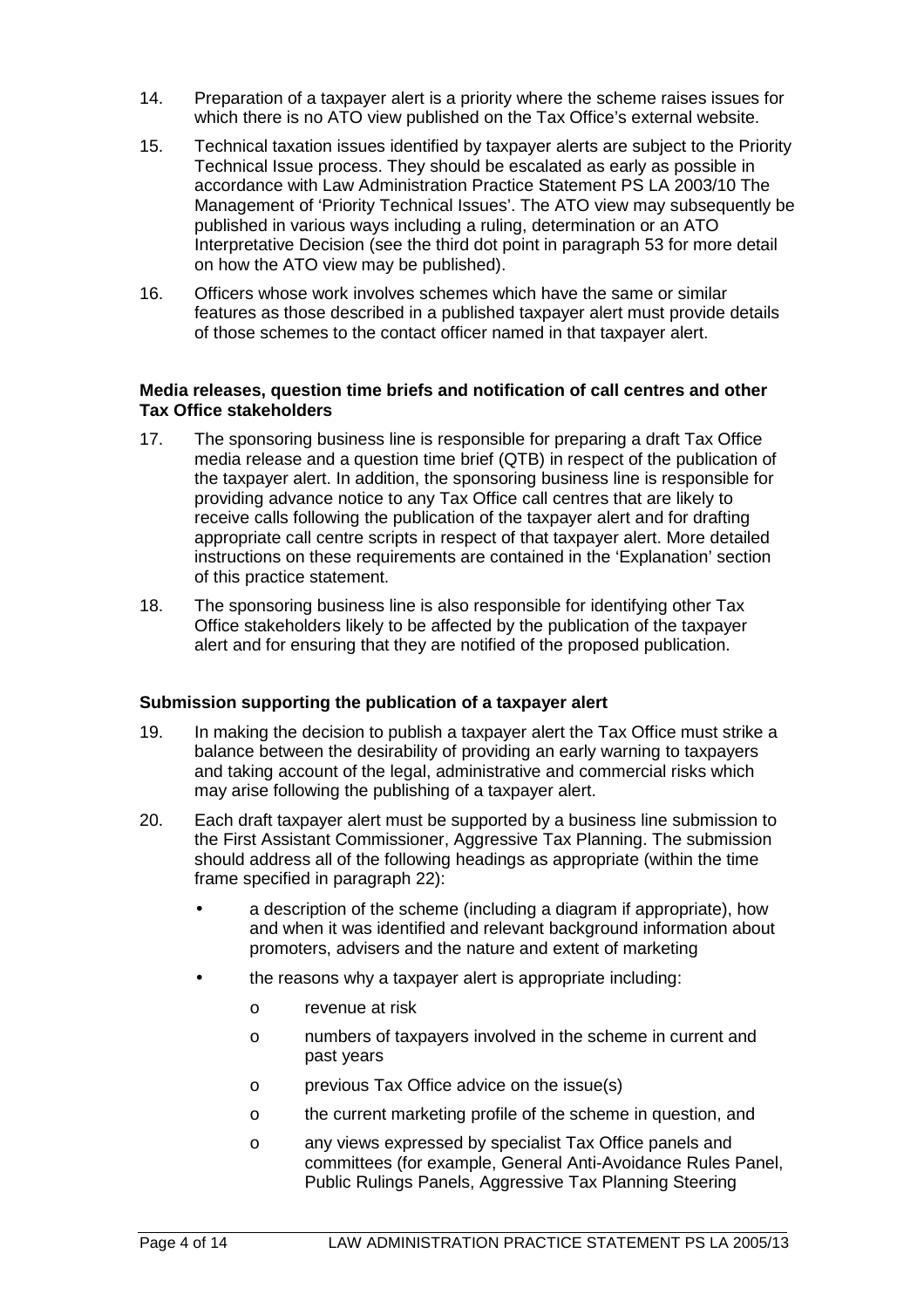Committee, Aggressive Tax Planning Risk Review Panel, Priority Technical Issues Committee and so on)

- a preliminary technical position on the taxation issues arising from the scheme
- the potential legal risks arising from publishing a taxpayer alert (see paragraphs 41 to 52);
- previous or current consideration/action by the Tax Office and the results of searching any relevant accessible Tax Office databases, case management systems and information sources (including for example, the Priority Technical Issues Register and the Public Rulings Program, see paragraph 53);
- the potential commercial impact of the publication of a taxpayer alert on the business of the relevant promoter or others associated with the scheme (see paragraph 54); and
- the supporting evidence including available documents and agreements.

The submission must *expressly* consider any potential legal risks arising, any relevant previous or current consideration by the Tax Office and any potential commercial impact of publishing the taxpayer alert on those promoting the scheme it describes or others associated with that scheme.

#### **Peer review of draft taxpayer alert and submission supporting its publication**

21. Both the submission supporting publication and the draft taxpayer alert must be peer reviewed by a business line nominated peer reviewer prior to consideration by the Aggressive Tax Planning Risk Review Panel or, in the case of a draft taxpayer alert from the GST business line, that business line's risk review process.

#### **Performance standards**

- 22. The following performance standards apply in respect of taxpayer alerts:
	- (i) It is expected that taxpayer alerts and accompanying submissions will be drafted and referred to the relevant risk review panel as a matter of priority once a business line decides to propose that a taxpayer alert should be published. As a general rule this process should be completed within **one month** of that decision.
	- (ii) In that time the **business line nominated officers** need to:
		- o obtain the evidence necessary to establish an accurate description of the scheme
		- o prepare and escalate a Priority Technical Issue Proposal in accordance with PS LA 2003/10 The Management of 'Priority Technical Issues'
		- o prepare a draft taxpayer alert
		- o prepare a submission for publication of the taxpayer alert
		- o draft a media release, a QTB and a call centre script, and notify affected call centres and other Tax Office stakeholders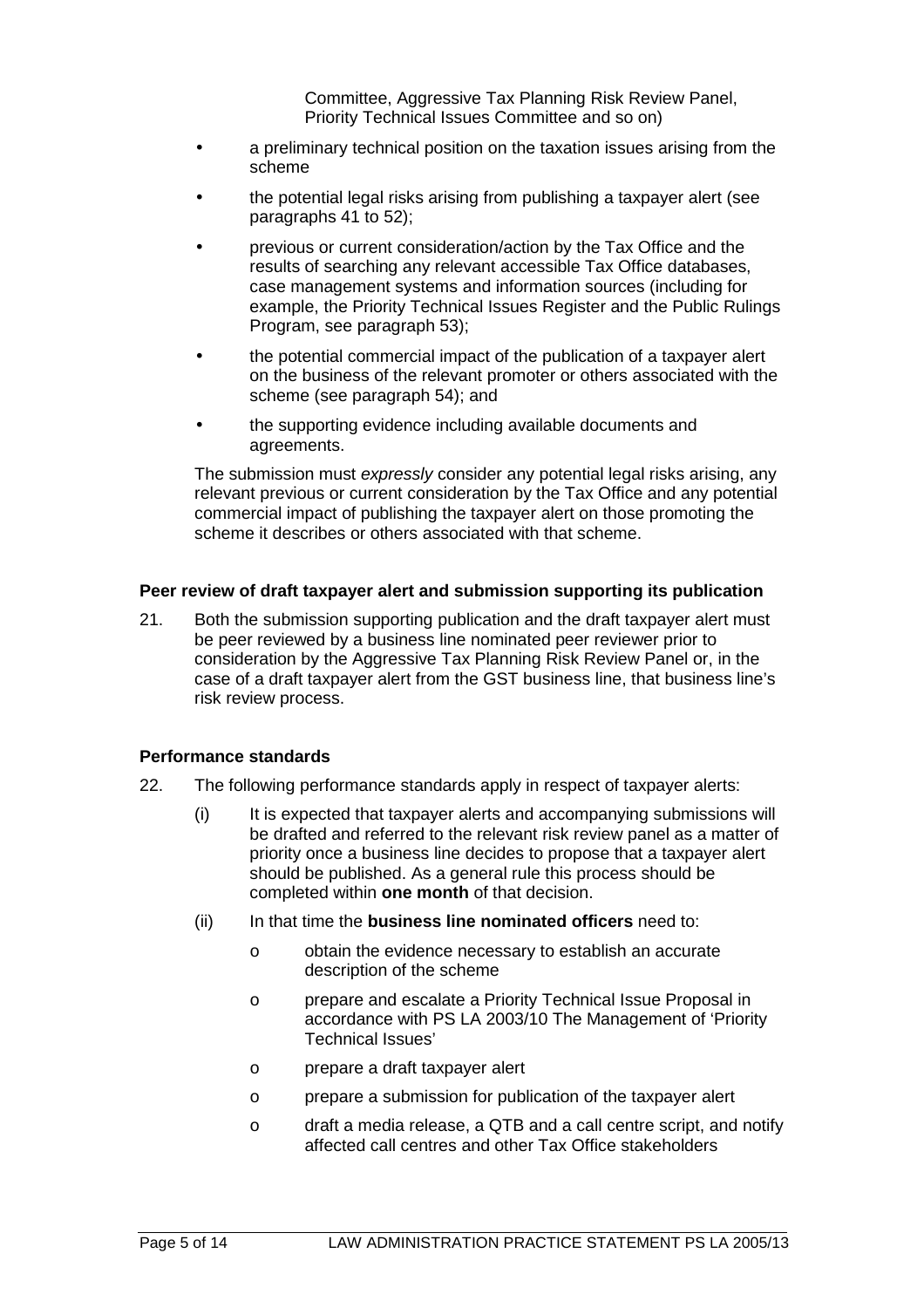- o have the draft taxpayer alert and the submission supporting publication peer reviewed by the business line nominated peer review officer
- o provide the draft and submission to SIA to ensure consistency in content and style (except in the case of a draft taxpayer alert from the GST business line)
- o SIA should then provide the final drafts of those documents to the Aggressive Tax Planning Risk Review Panel within **two days** of receiving them (except in the case of a draft taxpayer alert from the GST business line), and
- o in the case of a draft taxpayer alert from the GST business line – provide the final drafts to the relevant GST risk panel.
- (iii) Within a further **two days** the Aggressive Tax Planning Risk Review Panel or the relevant GST risk panel should:
	- o consider the draft taxpayer alert and supporting submission, and
	- o determine whether to recommend to the First Assistant Commissioner, Aggressive Tax Planning that the draft be published as a taxpayer alert.
- (iv) Where the draft is published as a taxpayer alert, the **business line nominated officers**, **Tax Counsel Network** and, in respect of taxpayer alerts involving precedential issues, the **Centres of Expertise** (see Law Administration Practice Statements PS LA 2003/10 The Management of 'Priority Technical Issues' and PS LA 2003/3 Precedential ATO view) are expected to finalise and publish the ATO view as a matter of high priority. The timeframe and manner of publication of the ATO view will depend on the circumstances surrounding the alert. For example, the timeframe and manner of publication will be influenced where the circumstances surrounding the alert lead to the application of sanctions under the criminal law. The Priority Technical Issues Committee will monitor and, where appropriate, guide progress on finalising the ATO view. The ATO view may subsequently be published in various ways including a ruling, determination or an ATO Interpretative Decision (see third dot point of paragraph 53 for more detail on how the ATO view may be published).

# **Alteration or withdrawal of a taxpayer alert**

- 23. The publication of a taxpayer alert is principally intended to ensure that taxpayers and their advisers are informed that the scheme described is under risk assessment by the Tax Office. The subsequent publication of the ATO view in respect of a published taxpayer alert ensures that taxpayers and their advisers are further informed of the Tax Office's position in respect of that scheme. Therefore, it is anticipated that the need for a published taxpayer alert to be altered or withdrawn will arise infrequently.
- 24. Where a business line decides to propose that a published taxpayer alert should be altered or withdrawn, paragraphs 55 to 60 provide instructions on the relevant procedures.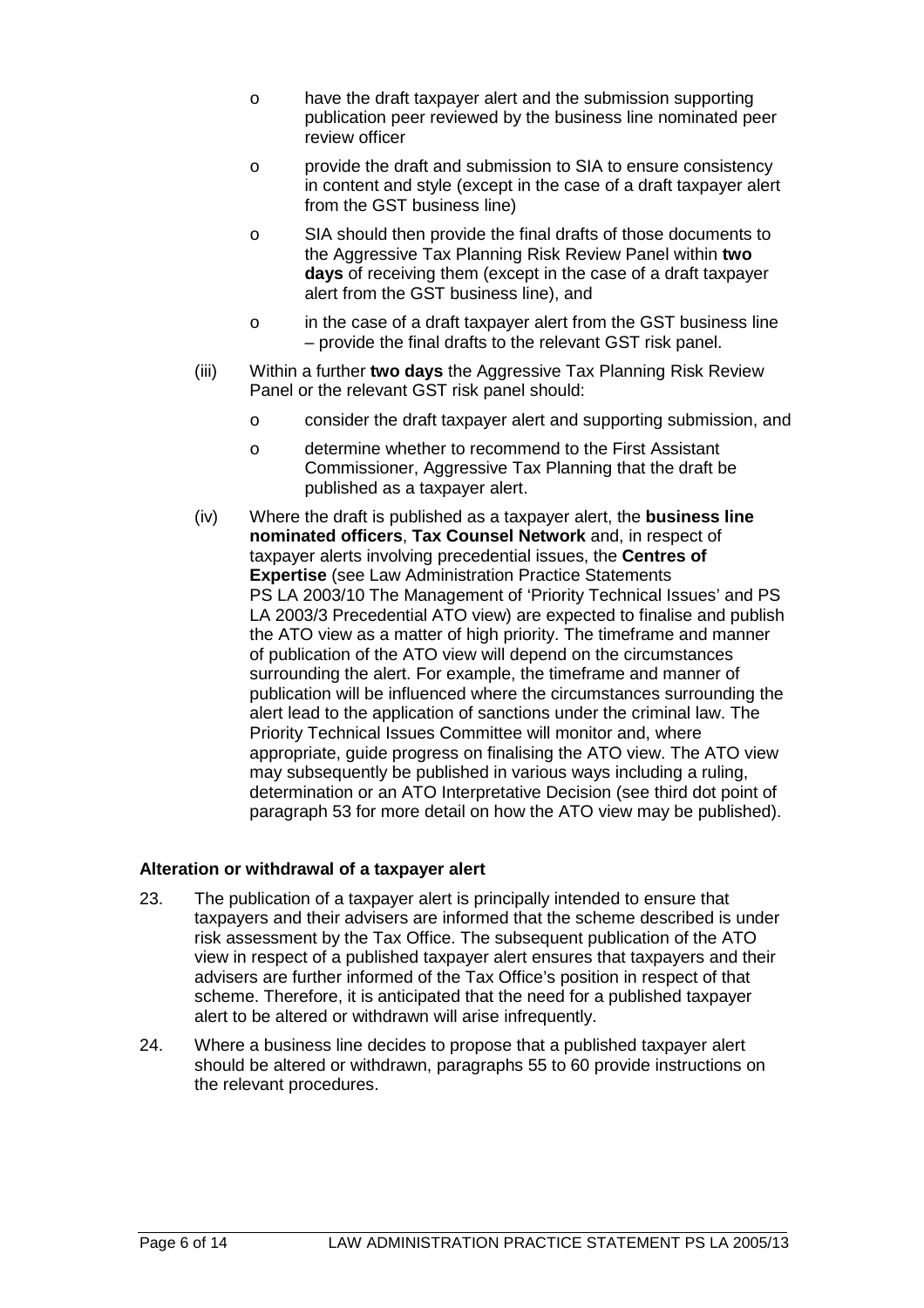#### **EXPLANATION**

#### **Taxpayer alerts**

- 25. Taxpayer alerts are published under the Commissioner's powers of administration including:
	- section 8 of the *Income Tax Assessment Act 1936*
	- section 3 of the Fringe Benefits Tax Assessment Act 1986
	- subsection 6(1) paragraphs (e) & (f) of the Superannuation Industry (Supervision) Act 1993
	- section 43 of the Superannuation Guarantee (Administration) Act 1992
	- section 30 of the Superannuation Contributions Tax (Assessment and Collection) Act 1997, and
	- sections 3A & 365-5 of the Taxation Administration Act 1953.
- 26. Generally, taxpayer alerts do not provide the ATO view on the schemes they describe. In most instances, the taxation issues identified by a taxpayer alert will require more detailed analysis before the ATO view can be published. However, in some cases, the taxpayer alert will include a reference to a previous statement of the ATO view which applies to the taxation issues arising from the scheme described in the taxpayer alert.
- 27. Not all potential tax planning issues that the Tax Office has under risk assessment will be the subject of taxpayer alerts. The absence of a taxpayer alert on a scheme does not mean that the Tax Office accepts or in any way endorses that scheme or the tax consequences that it is promoted as achieving. The Tax Office will not publish separate taxpayer alerts to describe each variation or mutation of the scheme in question. Further, some schemes that are the subject of a taxpayer alert may, on further examination, be found not to be of concern to the Tax Office. In these latter cases the taxpayer alert will be withdrawn (see paragraphs 55 to 60) and a notification published which will be referenced to that taxpayer alert.

#### **Procedural matters relating to the approval and publication of taxpayer alerts and the publication of the applicable ATO view**

- 28. Where the Aggressive Tax Planning Risk Review Panel, or the relevant GST risk review process, forms the view that a draft taxpayer alert should be published it will recommend that course of action to the First Assistant Commissioner, Aggressive Tax Planning. Where that recommendation is accepted, the First Assistant Commissioner, Aggressive Tax Planning will authorise the taxpayer alert and refer it to the Commissioner with the accompanying media release.
- 29. The Aggressive Tax Planning team in the Office of the Commissioner will work with the Law and Practice business line to ensure that each published taxpayer alert is placed on ATOlaw, the ATO legal database and the Tax Office's external website. As part of that process the author of a taxpayer alert is required to draft a brief descriptor which identifies the alert on the external website. The descriptor must not exceed 256 characters, where each letter, space and punctuation mark is counted as a character.
- 30. The alert will be noted as a **current** taxpayer alert where the scheme is not covered by an ATO view published on the Tax Office's website.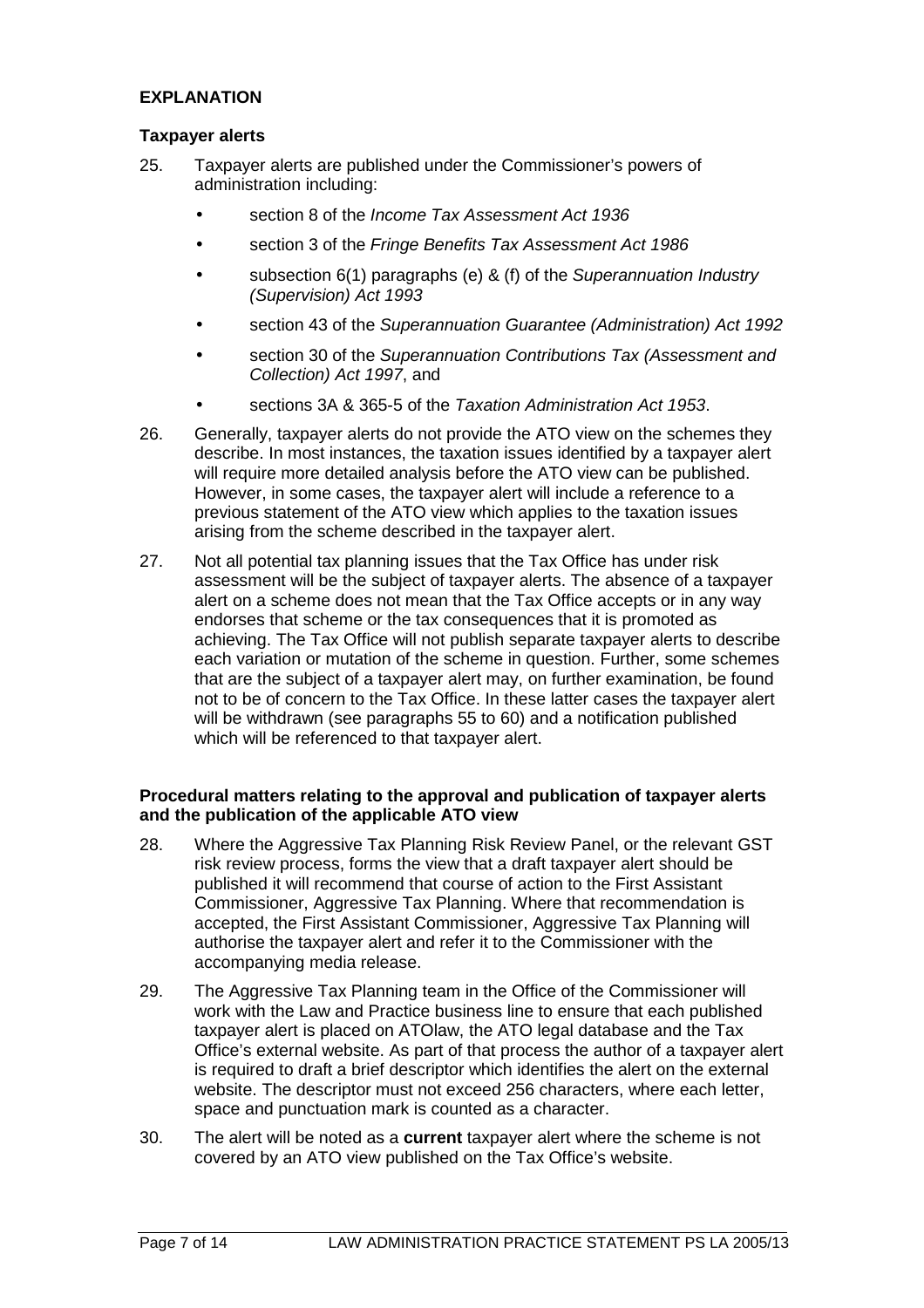- 31. Upon publication of the ATO view in respect of a published taxpayer alert, the Aggressive Tax Planning team in the Office of the Commissioner will work with the Law and Practice business line to ensure that a notation, that the ATO view in respect of that taxpayer alert has been published, is placed on ATOlaw, the ATO legal database and the Tax Office's website and referenced to the taxpayer alert to which it relates.
- 32. The alert will be noted as a **previous** taxpayer alert where a scheme covered by a published taxpayer alert is one for which there is an ATO view published on the Tax Office's website.

#### **Media release**

- 33. The Tax Office's Media Unit must be consulted to ensure that the drafting and content of the media release is in a style and form suitable for the media. Draft media releases must not be prepared on media release letterhead. Media release letterhead will be added by the Media Unit after the draft release receives final approval from the Commissioner.
- 34. A draft media release in respect of a taxpayer alert is to be reviewed by the First Assistant Commissioner, Aggressive Tax Planning prior to being referred to the Commissioner with the taxpayer alert (see paragraph 28).
- 35. The sponsoring business line, in consultation with the Media Unit, is also responsible for nominating a media trained officer, usually a Senior Executive Service (SES) spokesperson, to be available to respond to media interest generated by the media release and the taxpayer alert. The Media Unit must be advised of the spokesperson's contact details (business and after hours). The spokesperson must be available on the day of the release and at least three days following.
- 36. The Media Unit will organise the final review and approval by the Commissioner of the media release.

#### **Question time brief**

- 37. The sponsoring business line must prepare a QTB in advance of the publication of each taxpayer alert. The pro-forma template for QTBs must be used and is available in the Tax Office document 'Guide to Question Time Briefs' (a link to this document is available at the Other References section at the conclusion of this practice statement).
- 38. Parliamentary Services is responsible for ensuring QTBs are appropriately worded and made available to the offices of the Treasurer and the Minister for Revenue and Assistant Treasurer. The Tax Office document 'Guide to Question Time Briefs' provides more detailed guidance on the content and process for QTBs. In the context of a taxpayer alert a draft QTB should focus on:
	- setting out the principal facts regarding the taxpayer alert's content
	- a brief examination of the background circumstances that led to the taxpayer alert being necessary, and
	- the Tax Office's purpose in issuing the taxpayer alert.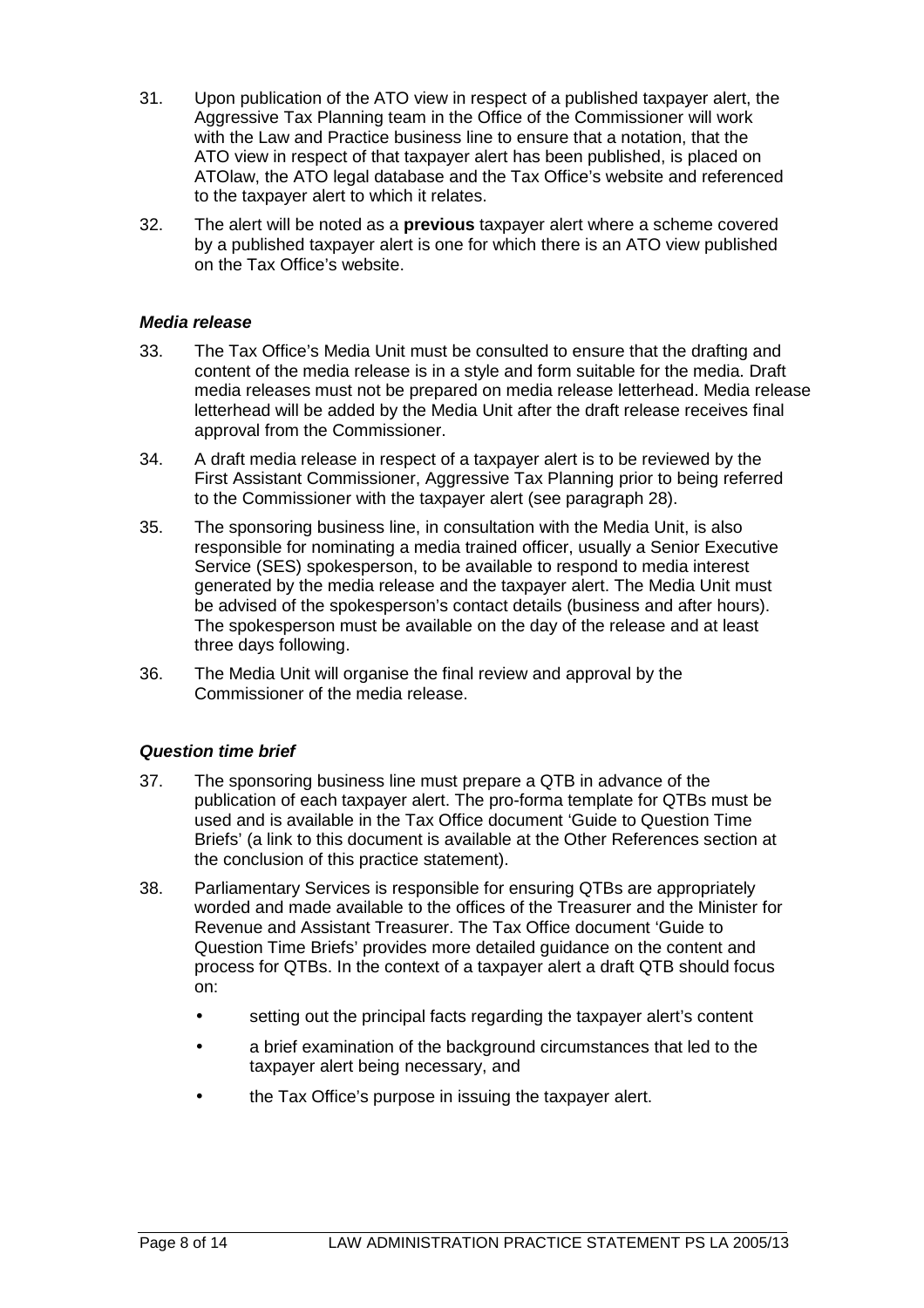#### **Notification to call centres and other Tax Office stakeholders**

- 39. The sponsoring business line is responsible for identifying Tax Office stakeholders likely to be affected by the publication of the taxpayer alert and for ensuring that they are notified of the proposed publication.
- 40. Tax Office call centres require advance notice of publications which are likely to result in calls from the public. Prior to the publication of a taxpayer alert, the sponsoring business line must provide advance notice to the call centres likely to receive calls following the publication of that taxpayer alert. Business line nominated officers authoring a draft taxpayer alert must also prepare suitable draft scripts for use by call centre officers and arrange for these to be cleared and approved in accordance with the procedures applicable to the particular call centre concerned.

#### **Submission supporting the publication of a taxpayer alert**

#### **Potential legal risks**

- 41. The submission supporting the publication of a taxpayer alert must consider the legal risks which may arise, including:
	- the potential for criminal liability for breach of the provisions listed in Appendixes A and B of Corporate Management Practice Statement PS CM 2004/07 (G) – 'Secrecy and privacy obligations of Tax Office employees' (link available in the Other References section at the conclusion of this practice statement); these provisions are designed to protect client information
	- civil claims for compensation for unlawful disclosure of personal information of clients under the Privacy Act 1988 and adverse criticism by the Privacy Commissioner
	- civil claims for compensation for breach of client confidence in respect of material supplied by a client to the Tax Office in confidence
	- civil claims for compensation arising out of defamatory statements in alerts about taxpayers or others
	- the possibility that statements in alerts could result in successful judicial review of future Tax Office decisions (for example, it could be alleged that the Tax Office had pre-judged a particular issue)
	- claims for compensation arising out of negligent misstatements in alerts
	- criminal liability for statements in alerts that may amount to contempt of court
	- claims for compensation arising out of misstatements in alerts that could be categorised as misfeasance in Public Office or breach of duty to the taxpayer and others
	- claims for compensation arising out of defective administration in respect of misstatements in alerts
	- the failure to publish a taxpayer alert may be used by a taxpayer to support a 'reasonably arguable position' on the scheme, and
	- any other material legal risk identified as potentially arising from publication of the taxpayer alert.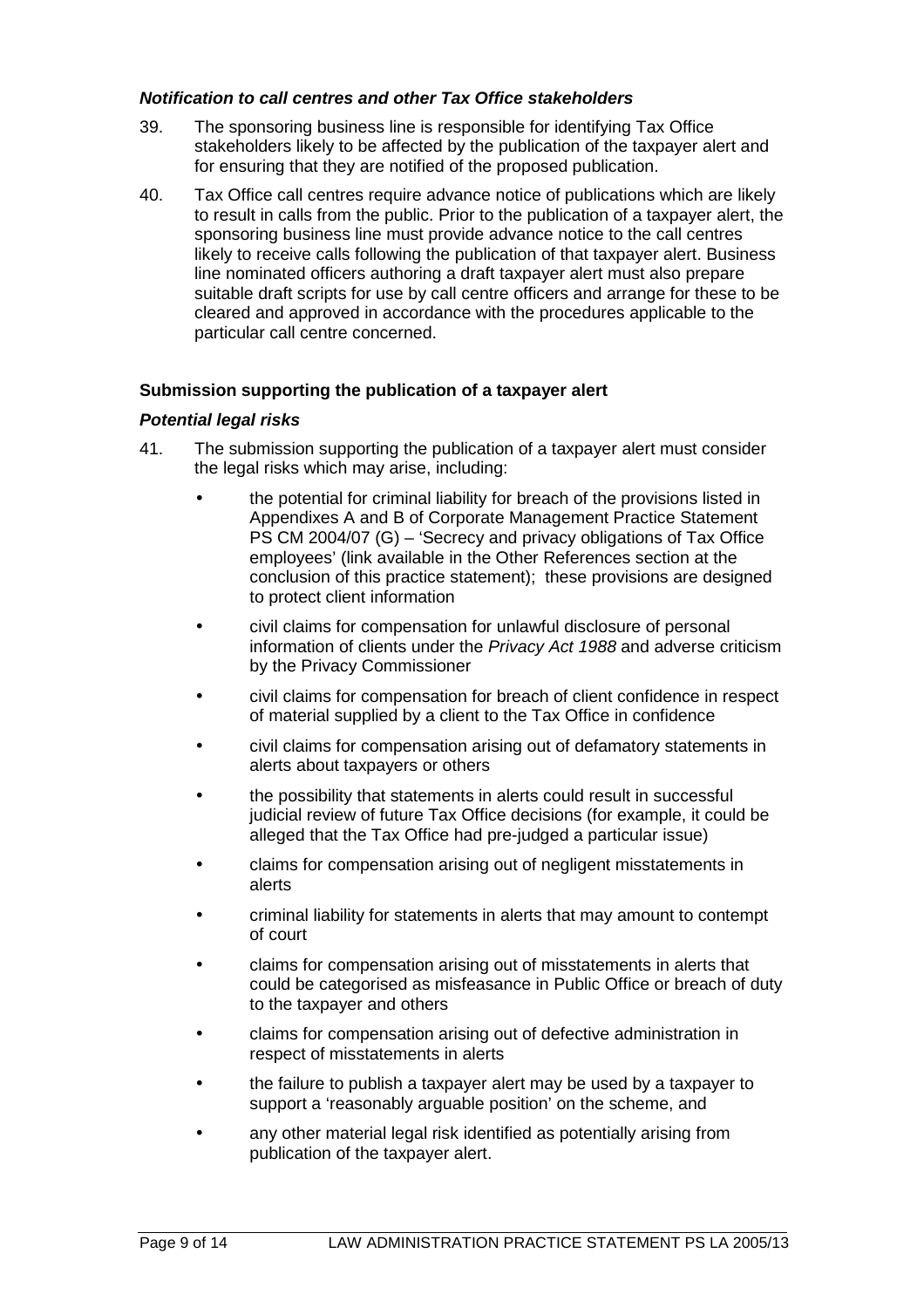- 42. In cases where there is any doubt, it is advisable to seek the advice of the General Counsel Unit in the Legal Services Branch as to whether the legal risk is such that the alert should not be proceeded with.
- 43. Officers who feel that the circumstances of a particular taxpayer alert give rise to specific legal risks, including any of those listed in paragraph 41, should express those concerns to SIA. In the case of taxpayer alerts from the GST business line, concerns over specific legal risks should be expressed to the GST SES officers overseeing the taxpayer alert in question.
- 44. This is particularly important where the circumstances of the taxpayer alert pose a risk of publicly identifying either the promoters, or the taxpayers who are participants in the scheme. In appropriate cases the Tax Office may seek further specialist advice.
- 45. Conversely, where the circumstances of the taxpayer alert do not give rise to the specific legal risks highlighted in paragraph 41 above, then the submission supporting publication of the taxpayer alert must note that the legal risk has been evaluated but is not considered material.

# **Taxpayer identity**

- 46. Many of the specific legal risks listed in paragraph 41 relate to whether it is reasonably possible for a taxpayer or promoter to be identified from the contents of the taxpayer alert. Taxpayer alerts must not contain any information that might reveal a taxpayer's identity.
- 47. Law Administration Practice Statement PS LA 2008/4 Publication of written binding advice provides detailed instructions to officers who edit written binding advice for publication. Officers drafting, approving or peer reviewing taxpayer alerts should familiarise themselves with the terms of PS LA 2008/4 as they apply equally in the context of drafting taxpayer alerts.
- 48. Taxpayer alerts must not contain primary identifying details of any taxpayer (see for example those details listed at PS LA 2008/4, Attachment B, paragraphs 6 to 10, such as taxpayer names, tax file numbers, Australian business numbers, addresses and so on). Similarly, taxpayer alerts must not contain any other facts which may enable identification by secondary means (see PS LA 2008/4, Attachment B, paragraphs 11 to 22). Details which, when combined with other information, may enable someone reading the published taxpayer alert to ascertain the identity of a taxpayer should be removed or replaced with more general or neutral terms.
- 49. Officers drafting, approving or peer reviewing taxpayer alerts must be mindful of the possibility that a knowledgeable person or a person within a significant community may be able to identify a taxpayer from information contained in a taxpayer alert. PS LA 2008/4, Attachment B, paragraphs 25 to 33 provides guidance on the terms 'knowledgeable person' and 'person within a significant community'.
- 50. It may also be possible for a taxpayer or a promoter to be identified by comments made by officers responding to queries about a taxpayer alert. Officers need to be particularly careful that they do not identify a taxpayer or promoter in such discussions as the identification, in combination with the taxpayer alert, may give rise to the legal risks identified in paragraph 41 above. For example, linking a taxpayer or promoter with a scheme which is the subject of a taxpayer alert might carry defamatory imputations. This risk can arise even though the words the officer uses are not intended to have such consequences.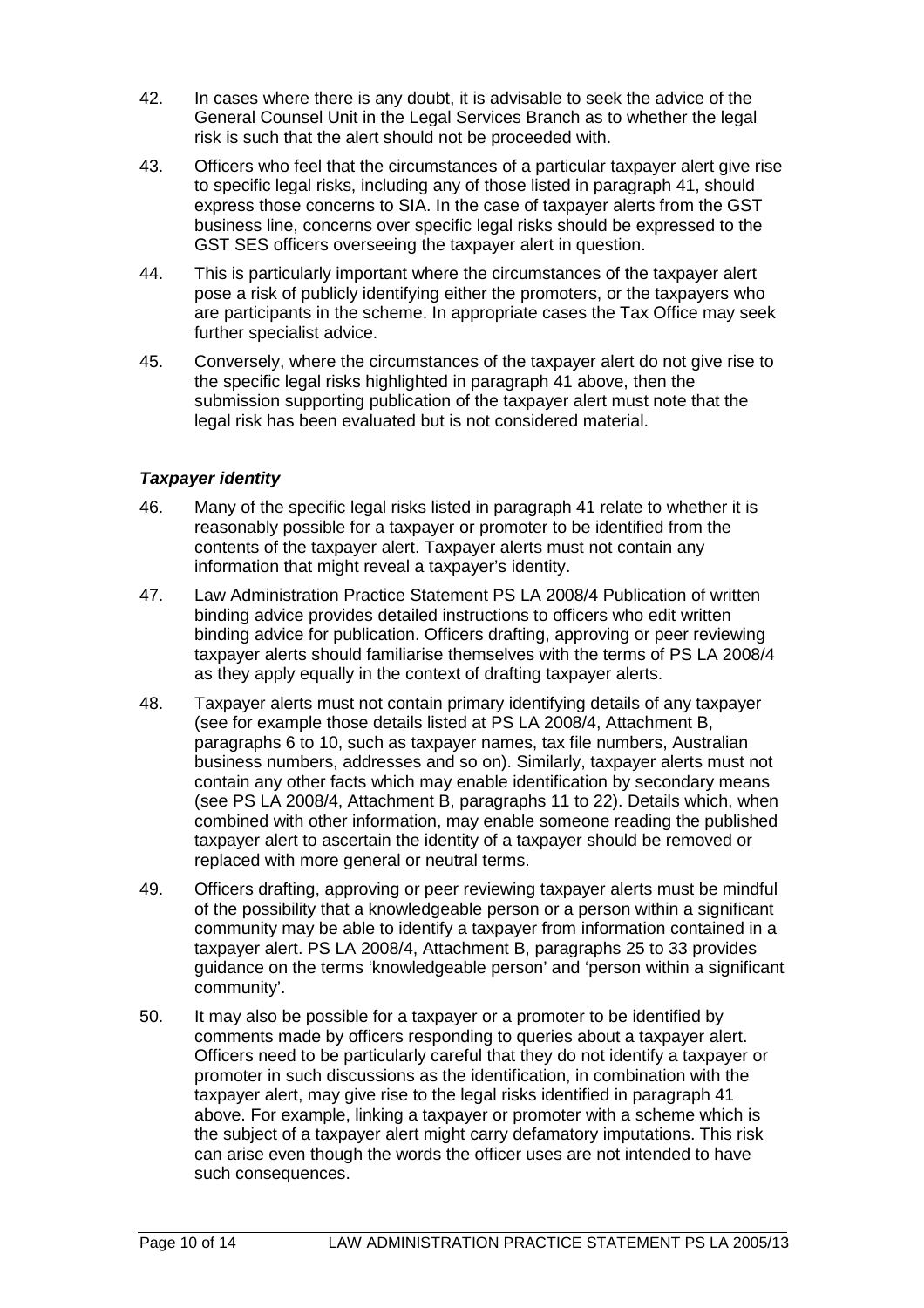- 51. It is vital that officers minimise these risks. They must exercise skill and care in preparing draft taxpayer alerts, and must show that they have expressly considered the potential legal risks in the submission supporting its publication.
- 52. The Tax Office may find it necessary at any stage in the taxpayer alert drafting and publication process to seek further advice from the General Counsel Unit in the Legal Services Branch. In particular, further advice may need to be sought in instances where it is reasonably possible that a taxpayer or a promoter may be identified by the publication of a taxpayer alert. In cases such as these the sponsoring business line should notify and consult with SIA and other relevant stakeholders.

# **Previous or current consideration by the Tax Office**

- 53. The submission supporting publication of a taxpayer alert must outline any relevant previous or current Tax Office consideration of the scheme described in the draft. It is essential that all relevant accessible Tax Office databases and case management systems be examined and that the results of that examination be expressed in the submission. The following checklist provides guidance on matters to be checked and covered by the submission:
	- Is the scheme subject to either a private ruling, product ruling or other Tax Office ruling?
	- Is the scheme the subject of an application for a ruling (for example, private, product, class and so on) presently under consideration by the Tax Office?
	- Is there a published or proposed ATO view in relation to the scheme (for example, a published draft or final public ruling or determination or a proposed draft or final ruling or determination on the Public Rulings Program, an ATO Interpretative Decision, a document listed in paragraph 3 of PS LA 2003/3 Precedential ATO view or on the schedule to that practice statement titled 'Schedule of Documents containing Precedential ATO views', or a Law Administration Practice Statement in the General Administration series)?
	- Have any of the specialist Tax Office panels and committees (for example, General Anti-Avoidance Rule Panel, Public Rulings Panels, Priority Technical Issues Committee, Aggressive Tax Planning Steering Committee, Aggressive Tax Planning Risk Review Panel and so on) expressed views about the scheme?
	- Has there been any recorded prior consideration by Tax Counsel Network, a business line segment or team, Centre of Expertise, or other specialist area in the Tax Office?
	- Have all relevant accessible Tax Office casework systems and databases (including, for example, the Priority Technical Issues Register) been searched? What are the results of those searches?
	- Are there any relevant media releases by the Tax Office or Treasury, the Treasurer or the Minister for Revenue and Assistant Treasurer in respect of the scheme?
	- Are there any existing QTBs which are relevant to the scheme?
	- Are there any other relevant accessible Tax Office records of previous or current consideration of the matter in question?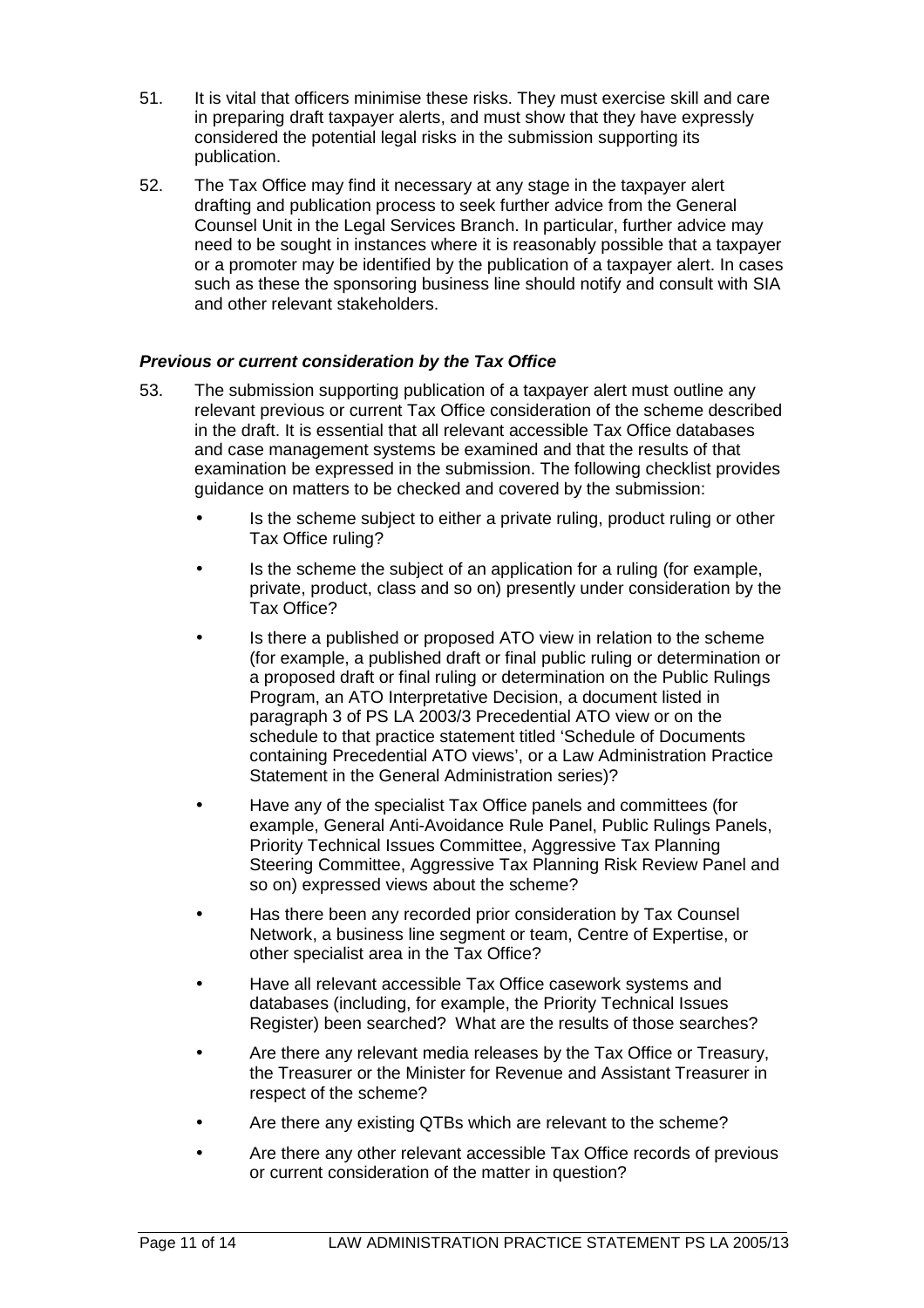#### **Potential commercial impact**

- 54. A taxpayer alert may cause commercial damage to the promoter of the scheme or to others associated with the scheme. The submission supporting publication of a taxpayer alert must expressly examine these risks. The submission should consider (so far as the available information allows):
	- the number of taxpayers who have entered into the scheme or who are contemplating entering into the scheme, by reference to:
		- o the number of existing clients of the promoter
		- o where the promoter conducts seminars, the number of potential investors attending these seminars
		- o the marketing techniques used
		- o the potential reach of those techniques
		- o past experience with similar schemes, and
	- any other potential commercial impacts on the promoter and others associated with the scheme, which can be identified as likely to arise from the publication of the taxpayer alert. These would include costs in dealing with queries concerning the taxpayer alert, damage to the promoter's reputation and the possible loss of future income.

#### **Alteration or withdrawal of a taxpayer alert**

- 55. As noted earlier, the publication of a taxpayer alert is principally intended to ensure that taxpayers and their advisers are informed that the scheme described is under risk assessment by the Tax Office. The subsequent publication of the ATO view in respect of a published taxpayer alert ensures that taxpayers and their advisers are further informed of the Tax Office's position in respect of that scheme. It is therefore anticipated that the need for a published taxpayer alert to be altered or withdrawn will arise infrequently.
- 56. Situations may arise where the earlier decision to issue a taxpayer alert is affected by legislative amendment, a court decision or new facts emerging that reveal the scheme is not a risk or the revenue risk posed by the scheme is now perceived to be low. Where a business line decides to propose that a published taxpayer alert should be altered or withdrawn, it must undertake an assessment of the risks anticipated to arise from that action. Those risks would include any likely parliamentary and media interest in the alteration or withdrawal as well as any work likely to be generated for Tax Office call centres or other internal stakeholders. Also to be considered here are the implications that the proposed alteration or withdrawal may have for any published ATO view in respect of the relevant taxpayer alert. The business line must formulate a strategy for treating the risks identified and must also prepare a draft text of the explanation noting the alteration or withdrawal to be posted on the Tax Office's external website.
- 57. The business line proposing the alteration or withdrawal of a taxpayer alert will recommend in writing that course of action to the First Assistant Commissioner, Aggressive Tax Planning. This recommendation must have SES endorsement from within that business line.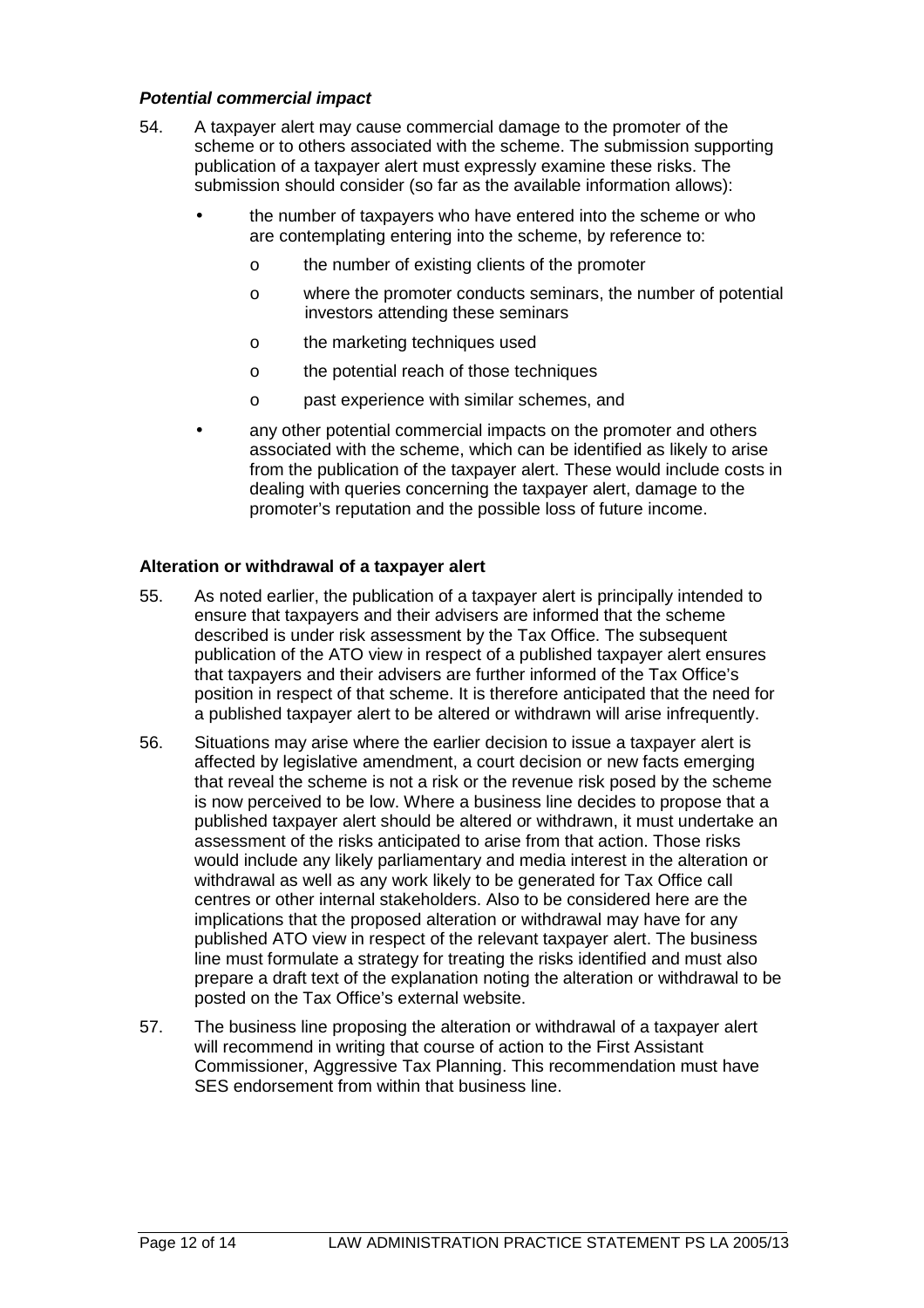- 58. Where that recommendation is accepted, the First Assistant Commissioner, Aggressive Tax Planning will authorise the alteration or withdrawal of that taxpayer alert. The withdrawal of a taxpayer alert will not preclude further warnings on the scheme covered by the alert. In rare occasions, a withdrawn alert may subsequently be re-issued, if circumstances change.
- 59. The Aggressive Tax Planning team in the Office of the Commissioner will work with the Law and Practice business line to ensure that the alteration or withdrawal (and explanation) is noted on ATOlaw, the ATO Legal Database and the external website and referenced to the taxpayer alert to which it relates.
- 60. SIA will provide advice and assistance to business lines contemplating the alteration or withdrawal of a taxpayer alert (email the Taxpayer alerts outlook email address).